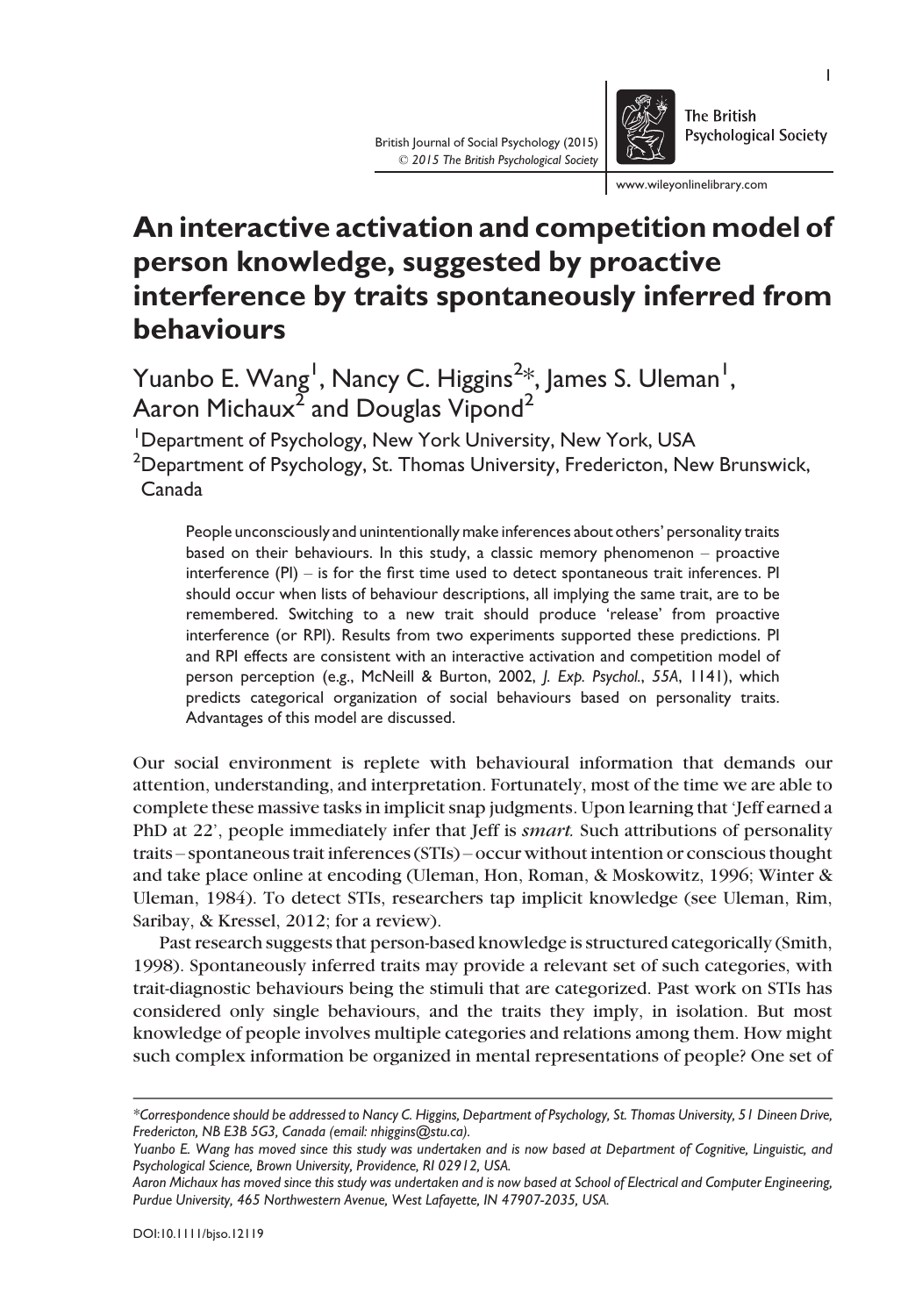possibilities is provided by interactive activation and competition (IAC) models of person perception that incorporate personal identity information such as names and faces, in addition to traits and behaviours.

### STIs and the IAC model

One architecture for such a model organizes person-related categories into four major levels from concrete to abstract: The input or feature level, and identification, scenario, and conceptual or meaning levels (Read & Miller, 1998). Information on the feature level is mainly perceptual, such as one's hair colour. The *identification* level contains unique person-identifying information such as faces and names. Typical scenario information includes descriptions of behaviour and answers to the episodic questions of 'who', 'when', 'what', 'where', and 'how'. The conceptual level includes the most abstract features that require social inferences, such as traits and relationships. On each level, informationprocessing units with common themes cluster together to form a pool of units. Within each pool, units are connected via inhibitory links, whereas links between units in different pools are excitatory. All links connecting the units are bidirectional. This model can represent a wide variety of social perception phenomena. See Read and Miller (1998) for more detail.

Another IAC model was developed to account specifically for data from studies of the recognition of familiar people's faces (Burton, Bruce, & Hancock, 1999; Burton, Bruce, & Johnston, 1990). One variant includes person identification nodes (PINs), which serve as the single points of access to stored social knowledge of familiar individuals (McNeill & Burton, 2002). The PINs connect to lower-level face recognition units (FRUs) and name recognition units (NRUs), and also to higher-level semantic information units (SIUs) representing information such as occupations and nationality. Units of a particular kind (e.g., FRUs) form pools with bidirectional inhibitory links between them, so that the activation of one face inhibits the activation of other faces. There are mutual excitatory links between the units representing particular individuals. This model can account for a variety of repetition, semantic, and cross-modal priming data from familiarity and personnaming tasks, as well as some features of prosopagnosia (Carson & Burton, 2001).

This IAC model predicts how social information is processed for familiar individuals since PINs are the access points to pre-acquired information stored as one's social knowledge (Darling, Martin, & Macrae, 2010). However, it lacks the power to predict how information about strangers is processed. Furthermore, although this model predicts the interactions between face and NRUs on the identification level and SIUs on a conceptual level, it does not capture information on the scenario level (i.e., specific behaviours of the target person). Given the evidence from past research that STIs develop in childhood (Newman, 1991) and are largely automatic (McCarthy & Skowronski, 2011; Todorov & Uleman, 2002, 2004), it is natural to elaborate this IAC model with personality trait information units (TIUs) as a separate pool on the conceptual level, and behavioural information pools (BIPs) corresponding to different traits on a scenario level. See Figure 1.

In the current IAC model (Figure 1), each piece of behavioural information (e.g., 'wins research awards') clusters together with other behaviours, based on their common trait implications, to form pools of behavioural information (BIPs). Each BIP is linked to its corresponding TIU on the conceptual level and connects to the face and NRUs on the identification level through the PINs. Similar to the previous models, the bidirectional links between different behavioural information units within each BIP are inhibitory, whereas the links between behavioural information units and their corresponding trait units are excitatory.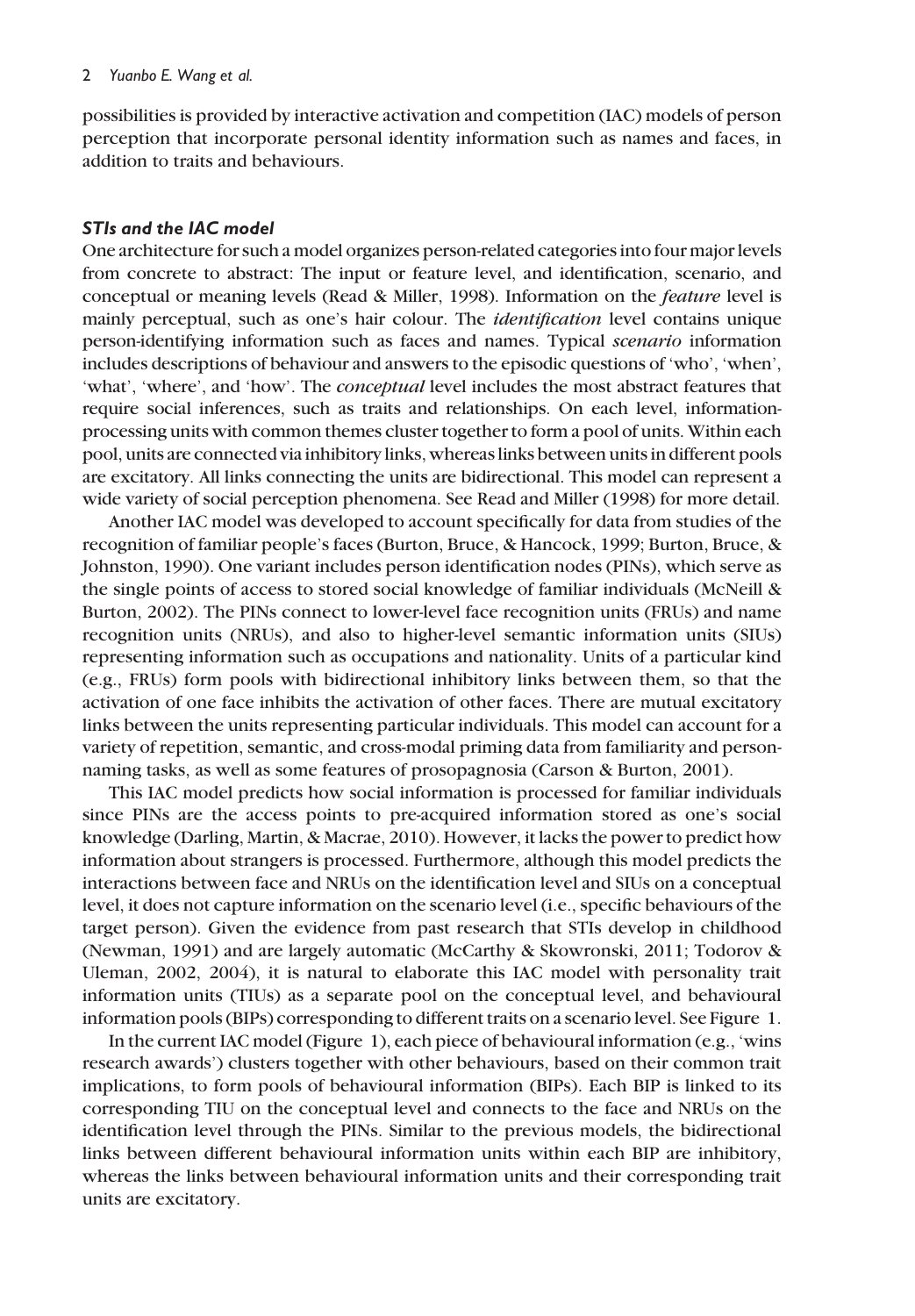

Figure 1. Central architecture of the IAC model of person perception for unfamiliar individuals. IAC, interactive activation and competition.

This organization of person knowledge goes beyond early classic research on the clustering of person knowledge in memory, because it includes face recognition and prior knowledge accessed through name and face cues. Hamilton, Katz, and Leirer (1980) pioneered this classic work by asking participants to either memorize entirely textual information about or form impressions of stimulus persons described by a series of traitimplying behaviours. Several behaviours implied each trait. Studies of clustering the behaviours in free recall showed clear evidence of clustering by trait implications. Although clustering was greater under impression formation than memorization instructions, it was significant in both cases. Hamilton, Driscoll, and Worth (1989) used clustering in free recall to show that trait incongruency and categorical complexity of behavioural information have complex effects on how person knowledge is organized in an impression formation task, thereby challenging the generality of previous simpler models.

Of course, many other variables can affect how person knowledge is organized in memory. For example, Hoffman, Mischel, and Mazze (1981) asked participants to sort the behaviours of target persons for various purposes. Targets' goals dominated the sorting when participants' purpose was to recall or empathize with the target, but traits dominated when their purpose was to form an impression or predict behaviour. Similarly, Ostrom, Pryor, and Simpson (1981) discussed how task variables, stimulus affordances, and prior person knowledge affect the organization of new person knowledge. They also demonstrated the operation of alternative organizational schemas for person knowledge, that is, organization in terms of times or places (e.g., what people did at the party last weekend) rather than persons (e.g., what John did).

In the present research, we began modestly by only presenting trait-implying behaviours organized by persons, and giving participants a memory goal. Although the resulting data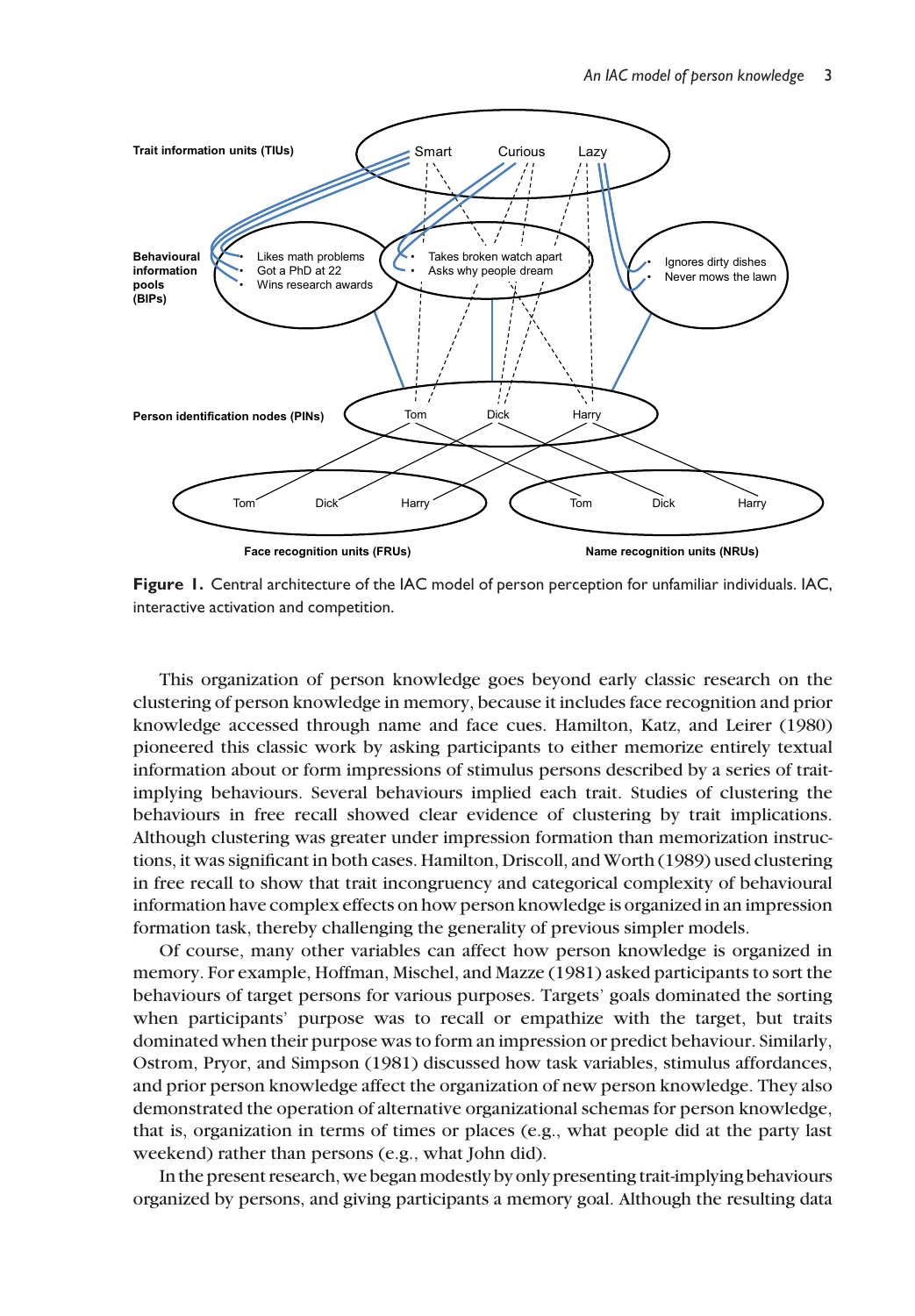#### 4 Yuanbo E. Wang et al.

cannot begin to address the full potential of the IAC model, we hope the results suggest the model's utility in predicting novel effects, and raise the possibility of relating other effects the model addresses to each other and to classic work in person memory.

### Proactive interference and STIs

Proactive interference (PI) refers to the impairment in remembering a new item because similar items were learned previously (Keppel & Underwood, 1962; Underwood, 1969). It is thought to occur because every word or object we see or hear is encoded in terms of multiple categories, attributes, or psychological dimensions. Memorizing material from one specific category interferes with retention of new material encoded into the same category. Such interference can be avoided or released by introducing an item from a different category (hence, release from proactive interference, or RPI). For decades, research has suggested that PI and RPI are useful tools for investigating the categorical organization of semantic memory (e.g., Baddeley, 2012; Jonides et al., 2008; Wickens, 1970).

Classic PI and RPI paradigms include the Brown–Peterson design (Brown, 1958; Peterson & Peterson, 1959), in which participants are presented with a particular type of material (e.g., trios of trees such as elm, oak, maple) across multiple trials. Each trial consists of a trio followed by a retention interval and recall test. With a series of trios from the same category, and a constant retention interval, recall performance declines across trials, suggesting a build-up of PI. Evidence for this build-up is apparent when, on a final critical trial, materials are presented from a different category, and memory performance is significantly better; that is, PI is 'released' (RPI). Such effects occur not only with words and numbers (Wickens, 1970; Wickens, Born, & Allen, 1963), but also with social materials such as names (Darling & Valentine, 2005) and faces (Darling et al., 2010). The PI and RPI effects occur even when the categories are never made explicit.

If STIs occur online at encoding, behavioural information that implies the same trait category should create PI. Introducing behavioural descriptions that imply a different category should, conversely, release such interference.

### STIs, the IAC model, and PI

Predictions of PI and RPI follow from the IAC model in Figure 1. Because multiple behavioural information units in a BIP are linked to the same TIU, presenting a piece of behavioural information activates that specific behavioural unit, which activates the corresponding TIU through an excitatory link, but inhibits other behavioural units in the same BIP through the inhibitory links (Read & Miller, 1998). Therefore, presenting multiple pieces of behavioural information from the same BIP should result in repeated inhibition of other behaviours in the BIP, producing PI. On the other hand, as the number of activated units in a single BIP increases, the more activated the corresponding trait unit becomes through the excitatory links. Consequently, the activated trait unit (the TIU) becomes a more accessible but a less effective cue for retrieving information from the BIP.

From a task performance perspective, the optimal strategy for free recall of behaviour lists (trios) is to not infer traits or use them as recall cues. Traits (or personality impressions) are never explicitly mentioned, so there is no instructional demand to infer traits. But avoiding trait activation becomes more and more difficult over trials because different behaviours repeatedly imply the same trait. Because participants presumably do not realize that they are inferring this same trait and that this behaviour categorization is producing memory decrements, they can hardly control it. So this activation of traits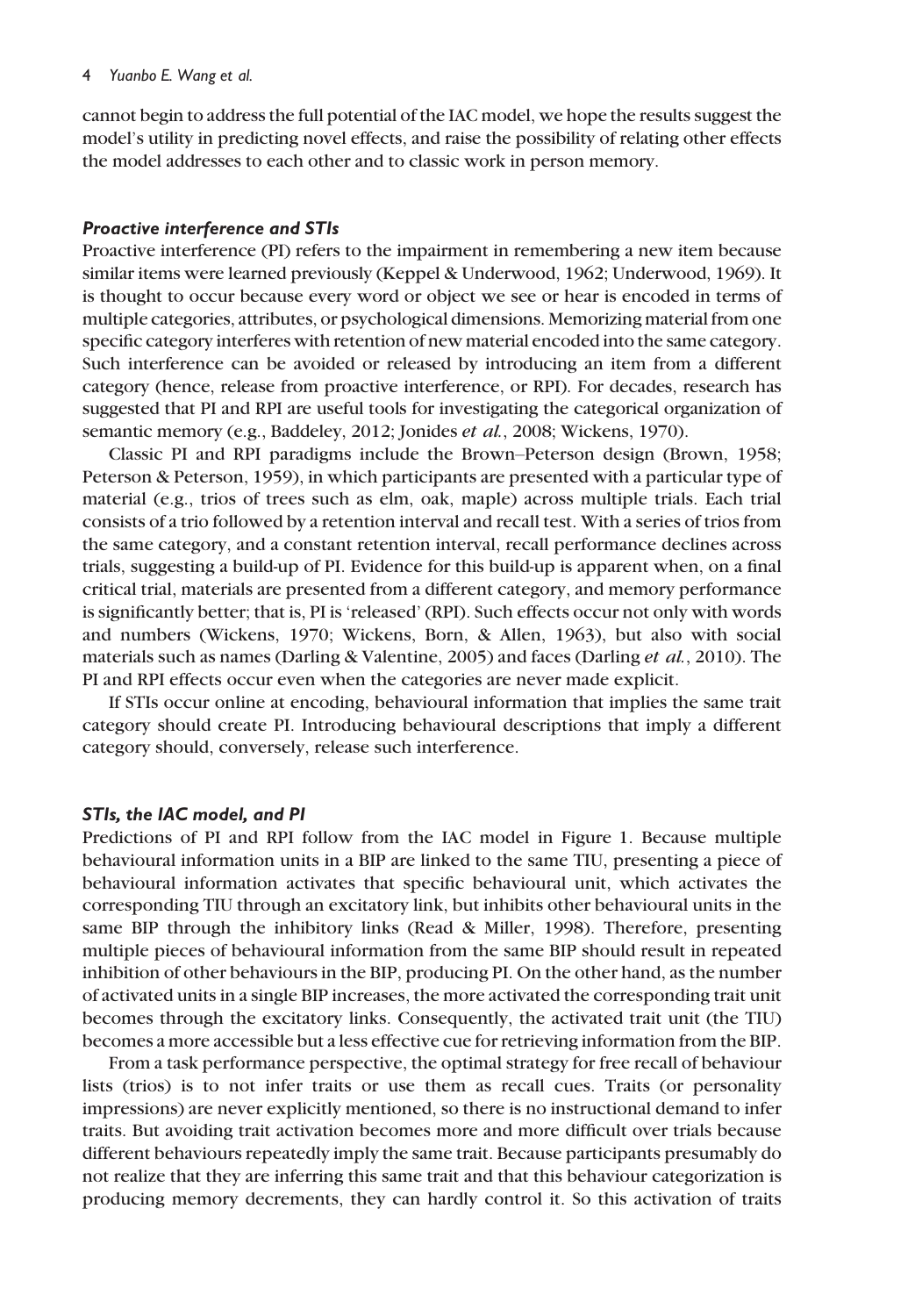should produce PI. Once the category changes to another BIP, the units in the new BIP are less inhibited, and participants can more easily avoid traits as retrieval cues because the trait is not yet strongly activated. Therefore, RPI occurs.

### Present studies

Two studies were designed to test the novel aspects of our IAC model, specifically the relations between and within the TIUs and BIPs. Using the interference effects noted above, support for the model would consist of decreased recall performance when behavioural sentences share the same trait theme (PI), which can be released by switching the implied trait on the critical last trial (RPI).

The major motivations for this inquiry are to suggest extending the McNeill and Burton (2002) IAC model to (1) knowledge of strangers, (2) at the scenario level, which includes information about (3) behaviours and (4) their trait implications. Towards these ends, we sought (5) to demonstrate PI and RPI effects with trait-implying behavioural information, which would provide novel evidence for the centrality of personality traits for spontaneously organizing person knowledge and (6) to expand the methods available for STI research by introducing PI and RPI as useful tools for probing the spontaneous structures of person knowledge.

In Experiment 1, participants read and memorized five trios of short behaviour descriptions that each implied the same trait. Each trio was performed by 'this person' and followed by a recall task. PI was expected to be evident in decreased performance over successive trials. After five trials, introducing a trio of descriptions implying a different trait with the opposite valence was expected to produce RPI, restoring memory performance on the sixth trio to the initial level. Experiment 2 explored whether RPI depends on switching both trait and valence, or whether new traits of the same valence would have the same effect. It also explored whether introducing, for each trio, multiple explicit NRUs – and the PINs they imply on the identification level – would have any effect. That is, would it matter if each behaviour in a trio was enacted by different named persons (e.g., Tom, Dick and Harry rather than 'this person' who did everything)? Note that in prior tests of the IAC model, the actors were known people with established identities rather than newly introduced and unelaborated names.

# EXPERIMENT 1

### Method

### **Particibants**

Participants were 156 undergraduates (126 females) from a Canadian university. Of these, 132 were in the introductory psychology subject pool and received partial credit for participating; 24 were not in the subject pool and had a 1/24 chance of winning a \$25 gift certificate for participating. Because the task involved English comprehension and the participants were required to type their responses, they were screened for English as their first language and for average or better typing skills.

### Design

The experiment was a 3 (Condition: Control, PI, RPI)  $\times$  6 (Trials: T1, T2, T3, T4, T5, T6) factorial design, with repeated measures on the last factor. There were 53 participants in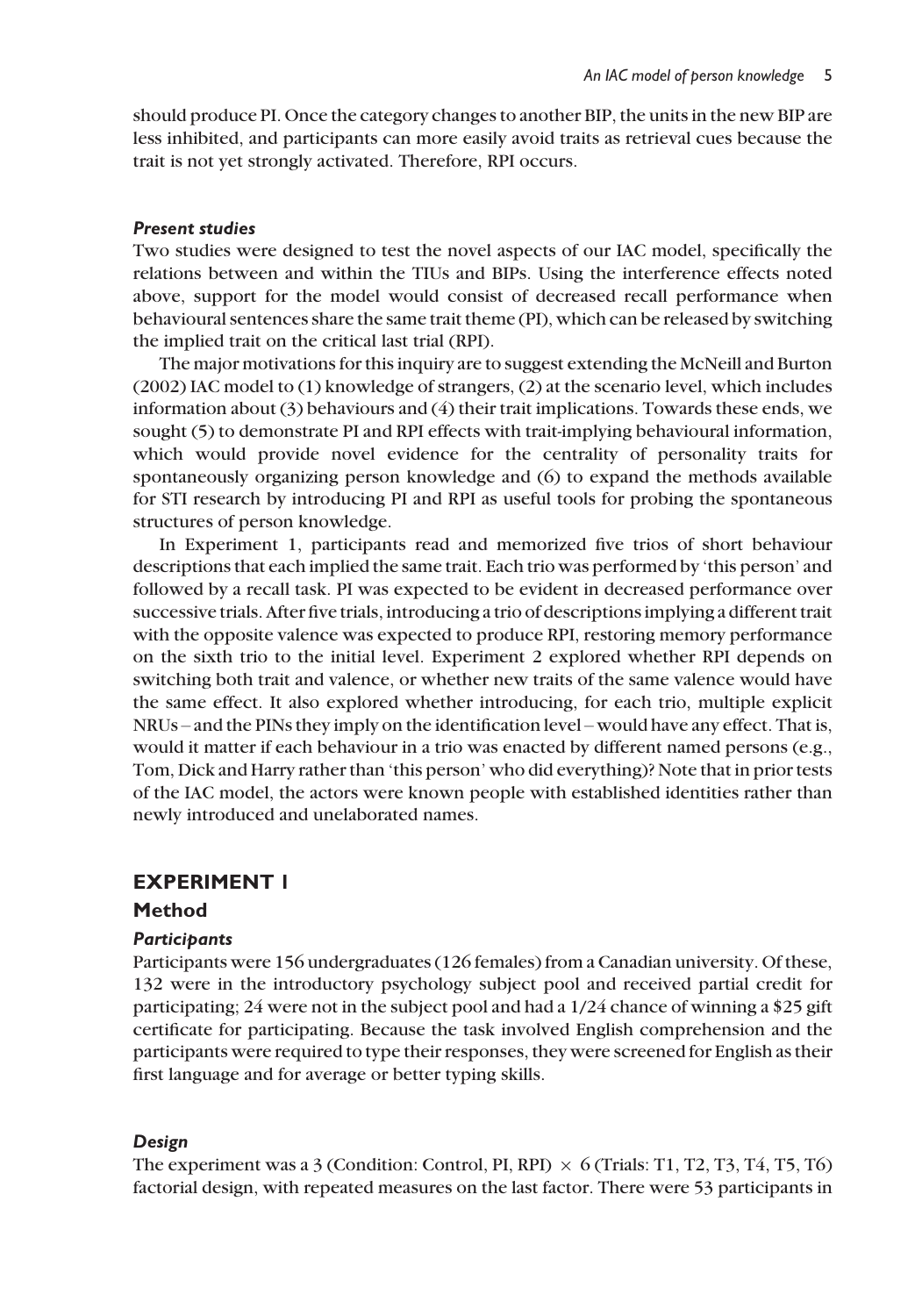the control and PI conditions and 50 in the RPI condition. The condition variable was created through the composition of the behaviour lists presented. In the control condition, the behavioural trio on each trial implied a different trait, whereas in the PI condition, trios presented on all six trials shared a common trait theme. In the RPI condition, trios presented on the first five trials implied a common trait, but on the sixth trial, the trio implied a different trait. Within these design constraints on the trait implications of trios, behaviours making up each trio, and the order in which the trios appeared, were counterbalanced. The dependent variable was participants' performance on the free recall task, specifically the proportion of words correctly recalled on each trial.

### **Materials**

To familiarize participants with the experimental task, a five-trial practice session took place before the experiment. Each practice trial consisted of three short behavioural sentences – a trio pertaining to an unnamed person, referred to as 'This person'. The behavioural sentences used for practice were vague in implying personality traits and shared no common trait theme. For example, one practice trio was 'This person ... designs toy kites, hikes off-trail, has a green thumb'.

As in the practice session, in the experiment proper participants were presented with behaviour trios. The materials were 24 trios, comprising 72 behavioural sentences, each implying one of four personality traits – Smart, Conscientious, Lazy, and Clumsy – about a different unnamed actor. An example of an experimental trio is 'This person ... knocks over ornaments, stubs big toe, bumps into people'. The next trio began with 'This person...' implying a different person.

### Procedure

Participants were seated in a laboratory room and read instructions presented on a computer screen. They were told they would be asked to read and recall behaviours of fictional actors.

The participants then completed five practice trials followed by six experimental trials. Each trial consisted of three phases. First, the participant saw a fixation dot for 3 s, followed by a behavioural trio displayed at the centre of the screen for 5 s. Second, the participant completed a 10 s interference task, in which a random number between 200 and 900, not divisible by three, was presented. The participant was instructed to count aloud, backward by threes from the presented number. Third, the participant was given 20 s to recall the sentence trio and type it into three text fields in positions analogous to the trio presented initially. Speed and accuracy were emphasized in the task instructions. Participants were informed that neither sentence nor word order would affect their score. In the practice trials, participants were given feedback about the accuracy of recall and reminded of the importance of correct spelling. In the experimental trials, participants continued to the next trial without performance feedback until all trials were finished. The final practice trial was presented as the first 'experimental' trial, so that participants were not distracted by the transition from practice to experiment.

We used exact word recall for scoring trio memory results because (1) there were fewer than 20 words, and as few as nine in each trio; (2) more lenient criteria restricted variance and produced ceiling effects;  $(3)$  the short time  $( $20$  s) between trio study and$ test also restricted variance; (4) the most applicable gist criterion was often the implied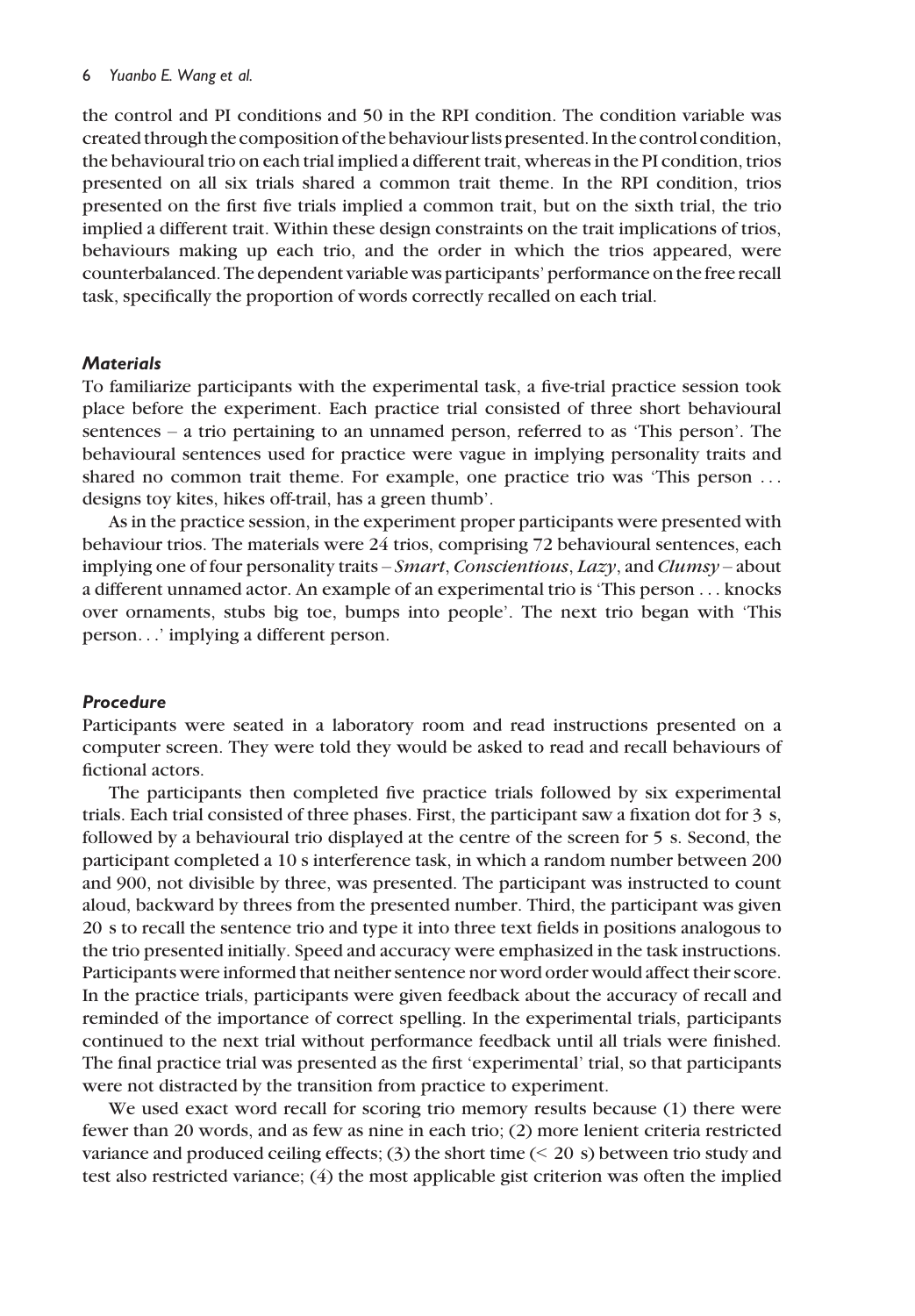trait itself; and (5) verbatim scoring was completely objective. For all these reasons, gist scoring was omitted.

# **Results**

The primary data were the proportion of words correctly recalled from each trio.<sup>1</sup> The score was calculated by dividing the number of words correctly recalled by the total number of words in each trio. Because the interval between presentation and recall was so brief (10 s), only correctly spelled words counted; neither sentence nor word order affected the score.

Recall scores were examined in a 3 (Condition: Control, PI, RPI)  $\times$  6 (Trials: T1, T2, T3, T4, T5, T6) ANOVA, with repeated measures on the last factor (see Figure 2). The Trial  $\times$  Condition interaction was significant,  $F(2, 153) = 3.90, p < .02$ , partial  $\eta^2$  = .049, as were main effects for condition,  $F(2, 153) = 5.61$ ,  $p < .004$ , partial  $\eta^2$  = .068, and for trial,  $F(1, 153) = 5.47$ ,  $p < .02$ , partial  $\eta^2$  = .035. Recall in the control condition ( $M = 0.47$ ,  $SD = 0.23$ ) was higher ( $p = .003$ ) than in the PI ( $M = 0.38$ ,  $SD = 0.25$ ) condition; recall in the RPI condition ( $M = 0.42$ ,  $SD = 0.26$ ) did not differ significantly from control or PI recall ( $p = .22$  and .40, respectively).

The most important effect in the significant Trial  $\times$  Condition interaction was a quadratic effect for trial in the RPI condition,  $F(1, 49) = 7.41 p \lt 0.01$ , partial  $\eta^2 = 0.131$ , with a slow decline in correct recall from Trial 1 through 5, then, as predicted, a full recovery on Trial 6. The decline of recall performance suggests an increase in PI over the first five trials followed by RPI on the sixth. In contrast, a significant negative linear trend was observed for trial in the PI condition,  $F(1, 52) = 7.796$ ,  $p < .01$ , partial  $\eta^2 = .13$ ; no significant effect for trial was found in the control condition. There were no differences between the PI and RPI conditions on Trials 1 through 5 (all  $p = .43-0.95$ ,  $t = 0.06-0.79$ , Cohen's  $d = .01-.05$ ; however, recall was significantly better on Trial 6 in the RPI condition ( $M = 0.48$ ,  $SD = 0.21$ ) than in the PI condition ( $M = 0.33$ ,  $SD = 0.22$ ),  $t(101) = 3.54$ ,  $p = .006$ , Cohen's  $d = .69$ ).

The quadratic effect for trial in the RPI condition was further analysed by looking at each of the trait transitions separately: Smart trios in Trials 1–5 to a Clumsy trio in Trial 6, Clumsy in Trials 1–5 to a *Smart* trio in Trial 6, and, similarly, Lazy to Conscientious and Conscientious to Lazy. As shown in Figure 3, the pattern for Lazy to Conscientious differed from the other three. These materials showed only a linear effect for trial,  $F(1, 11) = 6.402$ ,  $p < .03$ , partial  $\eta^2 = .368$ . All three others showed the significant quadratic effect.

# **Discussion**

Experiment 1 provides evidence of PI when multiple lists of behavioural descriptions implying the same trait are memorized. It further suggests that RPI occurs when a new list of behaviours implying a different trait is introduced. It is surprising that such release is so thorough that recall on the last trial did not differ from the initial trial  $(M<sub>trial 1</sub> = 0.47)$ ,  $M_{\text{trial}}$  6 = 0.48),  $t(49)$  = 0.24,  $p = .80$ , Cohen's  $d = .04$ . This result disconfirms an alternative explanation of the memory decline as being an effect of fatigue.

 $<sup>1</sup>$  The phrase 'This person...' was not included in scoring recall of the trios.</sup>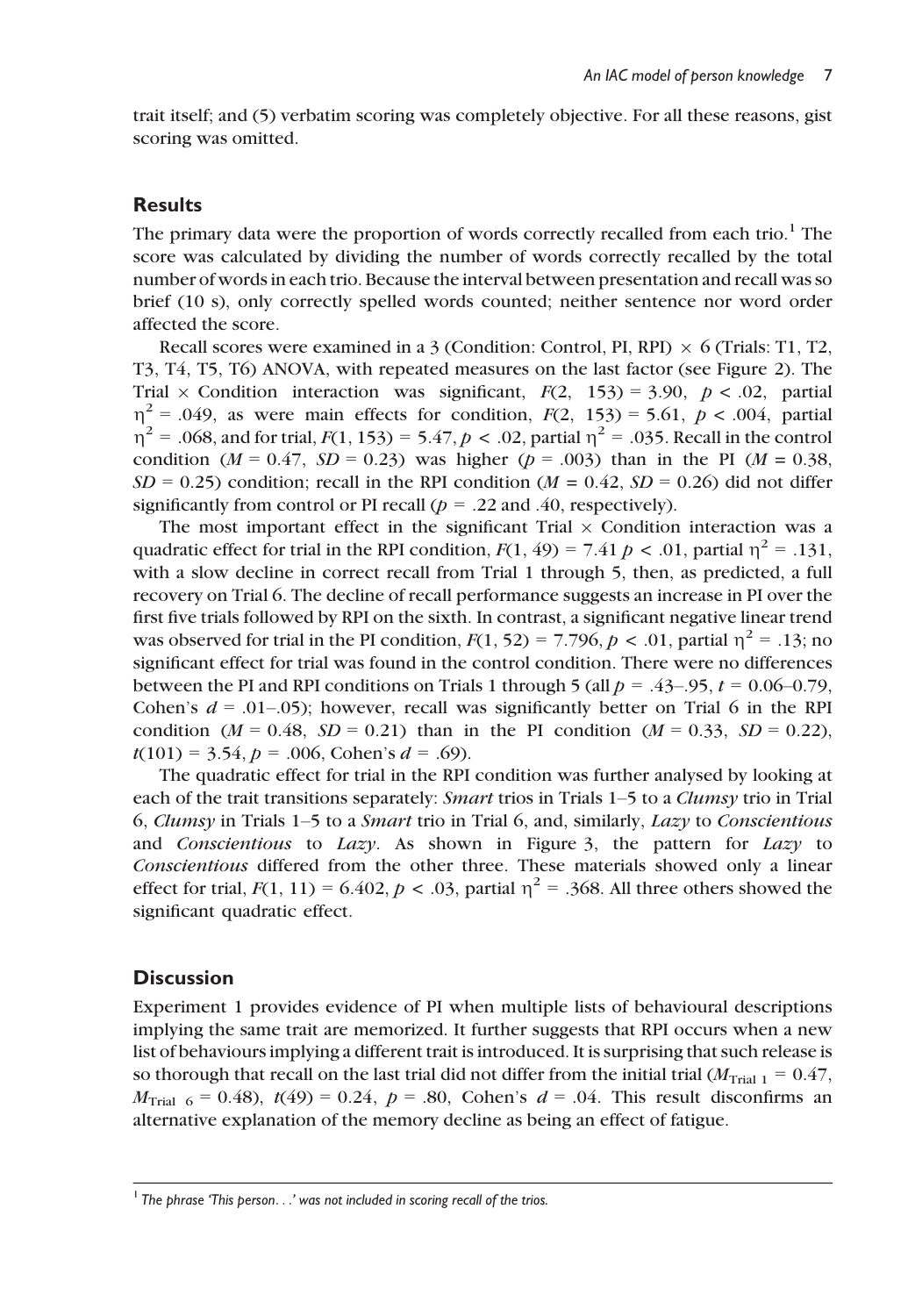

Figure 2. Mean recall as a function of trial for control, PI, and PI-release conditions in Experiment 1. PI, proactive interference.



Figure 3. Mean recall scores in the PI-release condition in Experiment 1 as a function of trial and trait shift group: Smart to Clumsy, Clumsy to Smart, Lazy to Conscientious, and Conscientious to Lazy. PI, proactive interference.

Although an unexpected recall pattern was observed for the Conscientious to Lazy materials, no available data on these particular materials account for it. The three other RPI sets showed the predicted quadratic effect.

These results raise two issues that bear further examination. First, although the Brown–Peterson paradigm makes no explicit mention of our goal in the experiment (i.e.,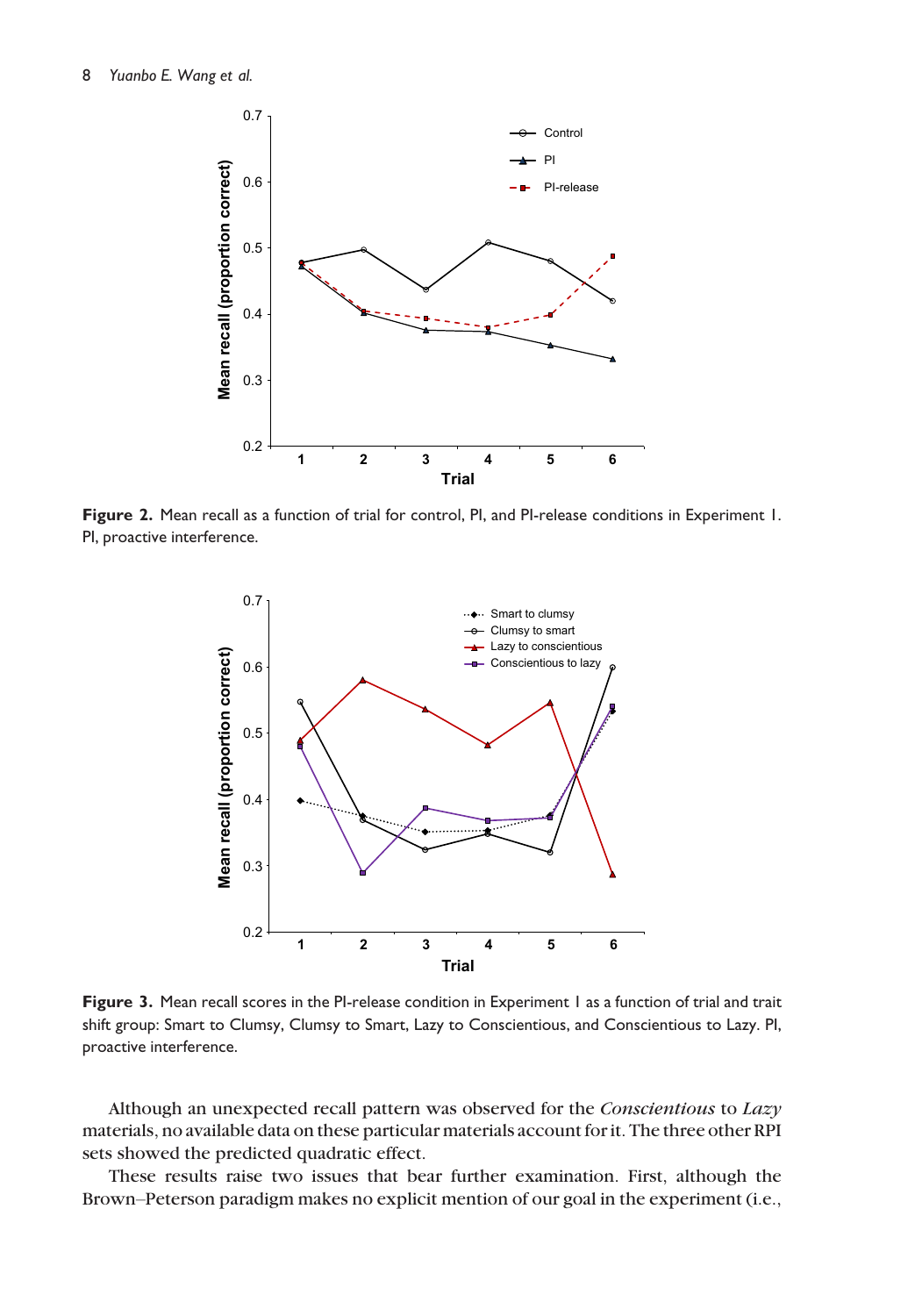detecting STIs made from behaviours), it is possible that such a rich list of behaviour descriptions with trait themes created an implicit demand for participants to infer traits and form an impression of the actor in each trio (Park, 1989; Todorov & Uleman, 2002, 2004). Would these results still occur if the behaviours in each trio were attributed to different actors, thereby forestalling attempts to integrate them in single impressions? As described below, the IAC model also suggests that these effects may be weaker when behaviours are attributed to different actors.

Second, the recovery of recall performance on Trial 6 of the RPI condition may reflect a valence effect in PI. Because the valence of the trait implied in Trial 6 was opposite from the valence of the previous trait (e.g., *Smart* to *Clumsy*, *Lazy* to *Conscientious*), participants may have responded to the changed valence in addition to the changed trait category (Ferraro & King, 2004). Valence (evaluation) is implicitly inferred about others (e.g., Rydell, McConnell, Mackie, & Strain, 2006; Ybarra, 2002). It can also influence STIs (Carlston & Mae, 2007). Hence, we examined the extent to which the RPI effect is determined by a switch in valence in addition to switching trait category in Experiment 2.

# EXPERIMENT 2

This study looked at effects on RPI of explicitly naming multiple actors for each trio, and of valence changes in addition to trait changes. We used a pretested sample of behaviour descriptions from the Experiment 1 traits and eight additional traits to replicate the findings of Experiment 1. In Experiment 2, the PI condition was dropped because both PI and RPI can be observed in the RPI condition. This left a two-level condition factor (control, RPI). In addition, subjects memorized 12 rather than six trios, to accommodate a within-subjects actor variable (same, different). In one set of trios, the three behaviours in each trio pertained to the same unknown actor ('This person...'), as in Experiment 1. In the other set, they pertained to three different, named actors. Whether 'same' or 'different' occurred first was counterbalanced between subjects.

According to the IAC model, each BIP is connected to the NRUs on the identification level.When we present only the behavioural information pertaining to 'this person', none of the units on the identification level is activated. However, if each behavioural information unit pertains to a different actor with an identifiable name, the actor's NRU gets activated upon acquiring the information, and through the excitatory link between the actor's name and the behaviour unit, the latter receives an activation that neutralizes some of the inhibition from other behavioural information units in the same BIP. As a result, we expected that PI and RPI would be weaker in the different-actor than in the same-actor condition.

In addition, Experiment 2 manipulated trio valence. In the control condition (in which each trio implies a different trait), the valence of the trios either alternated or was blocked such that the valence of the first three trios was the same and differed from the last three. This created a valence pattern factor (alternating vs. blocked) nested within the control condition. In addition, these series started with either positive or negative trios, counterbalanced between subjects. In the RPI condition (in which five behaviour trios implied the same trait and the sixth a different trait), the valence of the sixth trio was either the same as the first five (e.g., *Smart*  $[+]$  to *Honest*  $[+]$ ), or different (e.g., *Smart*  $[+]$  to *Clumsy*  $[-]$ ). This created a valence change factor (no vs. yes) nested within the RPI condition. In addition, these series also started with either positive or negative trios, counterbalanced between subjects. We hypothesized that a change in both the trait and valence might create a larger RPI than a change in only the trait.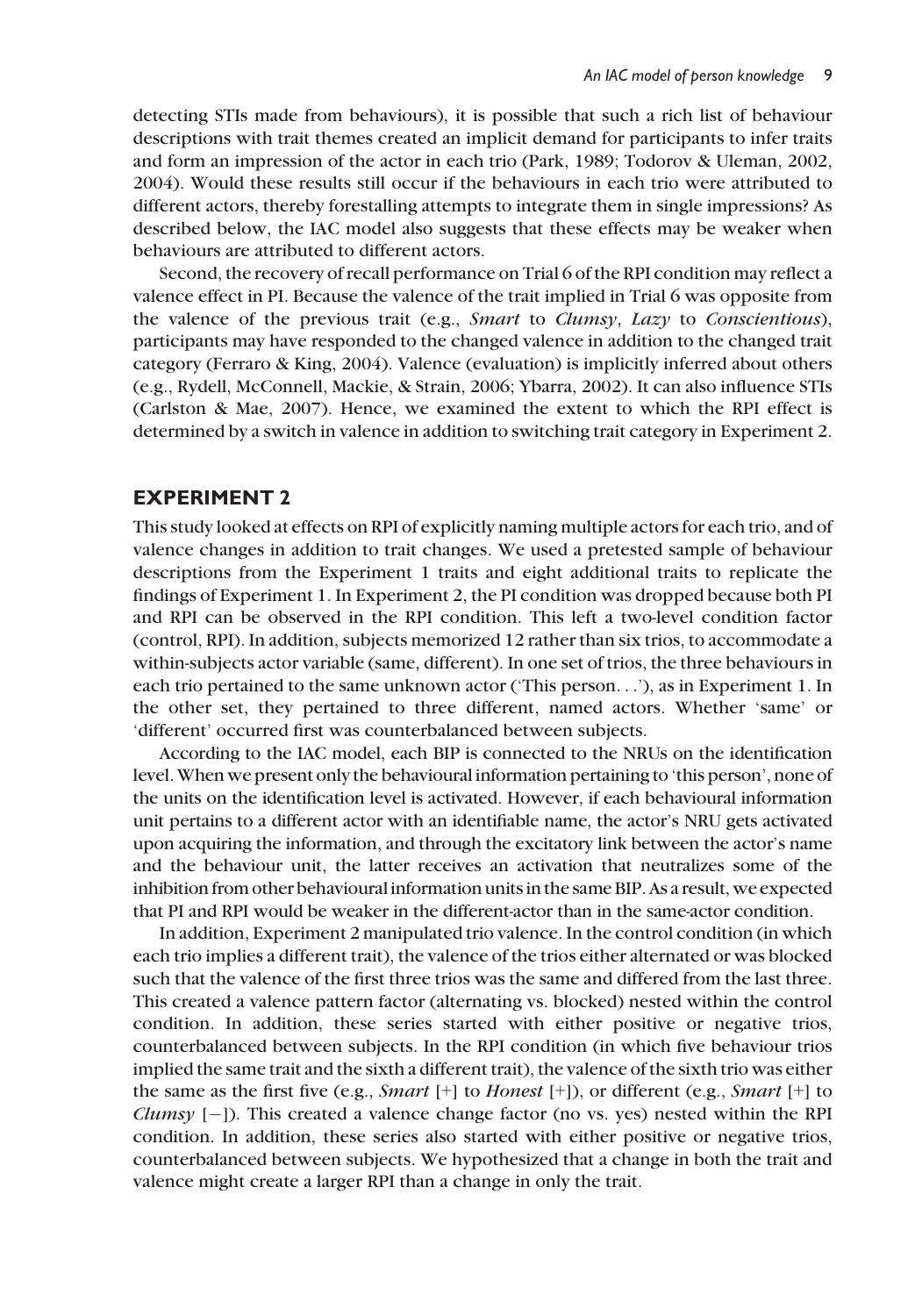# Method

# **Participants**

Eighty-five pretest participants (51 female) and 147 experimental participants contributed to Experiment 2. All were undergraduates from a psychology subject pool in a U.S. university and received partial course credit for participating. Three were dropped from Experiment 2 because they had no memory of sentences from more than two trios (actually from 7, 10, and 12 trios), leaving 144 (95 female). Participants were screened to be native English speakers, because English comprehension was central.

# Design

The experiment was a 2 (Condition: Control, RPI)  $\times$  2 (Actor: Same, different)  $\times$  6 (Trials: T1, T2, T3, T4, T5, T6) factorial design, with the last two factors within subjects. In addition, the control condition included a nested valence pattern factor (alternating, blocked), and the RPI condition included a nested valence change factor (no, yes), both between subjects. The RPI condition contained one replication with different stimuli. There were also two counterbalanced between-subjects factors: Valence first (positive, negative) and actor first (same, different), each referring to characteristics of the trio presented first. As in Experiment 1, the dependent variable was the proportion of words in each trio (except actor names) recalled correctly.

# **Materials**

The experimental materials were behavioural sentences that had been pretested on strength of trait implications. First, 14 personality traits and 310 characteristic behaviour descriptions were generated, half positive and half negative (Anderson, 1968): Calm, Conscientious, Considerate, Curious, Friendly, Honest, and Smart; and Anxious, Clumsy, Insecure, Lazy, Selfish, Stingy, and Shy. The behavioural descriptions, written to be diagnostic but bland, were presented to pretest participants in a questionnaire with the following instructions:

For each sentence below, write down two personality traits or one-word descriptions that describe the person. You may use the same trait for several of the sentences. Then rate how vivid or memorable the sentence is to you on a 7-point scale (1: Not vivid at all to 7: Extremely vivid).

Three versions of the questionnaire were employed so that every sentence could be tested. Each questionnaire consisted of 120 items. Vividness ratings were tightly clustered around the scale midpoint,  $M = 4.08$ ,  $SD = 0.386$ . The pretest eliminated *Friendly* and Insecure descriptions because trait consensuses were low. The remaining 156 behaviour descriptions implied 12 personality traits (see Appendix). Although behaviours for positive traits had more words ( $M = 5.51$ ,  $SD = 1.90$ , range 2-10) than negative traits  $(M = 4.60, SD = 1.58$ , range 2–8;  $t(154) = 3.25, p = .01$ , Cohen's  $d = .52$ ), this does not account for any valence differences obtained. Vividness scores were not analysed further $^2$ 

 $2$  The vividness scores are available by contacting the first author.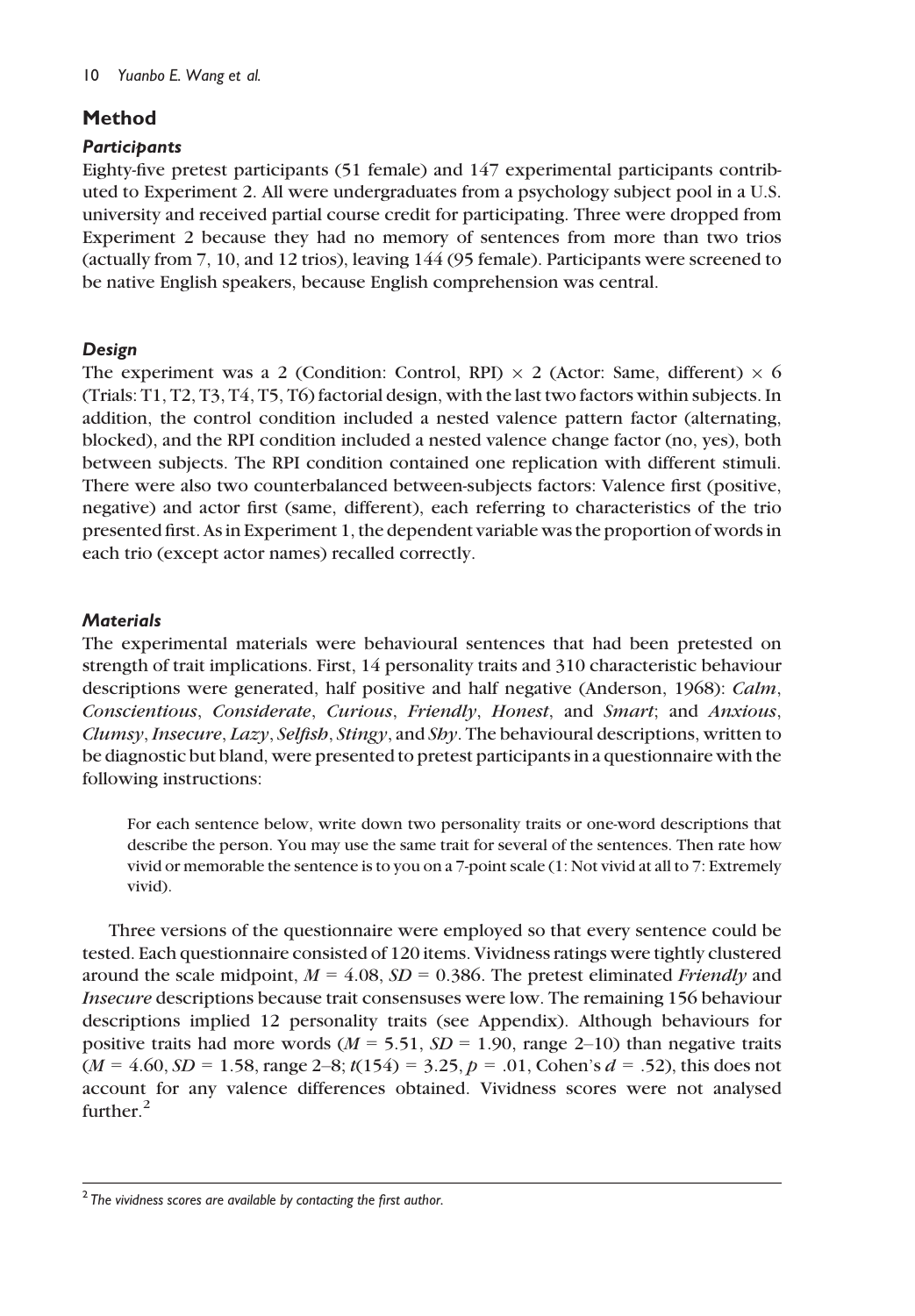Note that PI should occur on the basis of trait inferences only if implied traits are the primary categories that unite behaviours within each triad. If other bases for categorization are also prominent, these could also produce PI but independently of trait inferences. Informal examination of the trios suggests some possibilities. Many trios implying smart involve reading, but this does not dominate any single trio. Trios implying anxious often involve worry, but this dominates only one such trio. And trios implying lazy frequently include inactions. Nevertheless, especially in the light of our pretesting materials for trait implications and the robustness of STI, we find it implausible (but not completely impossible) that non-trait categories may contribute to PI.

### Procedure

As in Experiment 1, practice sessions preceded the experiment proper. Specifically, participants completed a five-trial practice session before the first experimental six-trial sequence, and a three-trial practice before the second experimental sequence. In the same-actor sequences, each trio was presented as pertaining to 'This person', as in Experiment 1. In the different-actor sequences, each sentence in each trio was presented as pertaining to a different named actor. For example, participants read, 'Tom sleeps in late, Dick does not look for jobs, Harry has breakfast delivered' (all implying Lazy). Other instructions and procedures were the same as in Experiment 1.

### **Results**

The proportions of words correctly recalled from each trio were initially examined in a 2 (Condition: Control, RPI)  $\times$  2 (Actor: Same, different)  $\times$  6 (Trial: T1, T2, T3, T4, T5, T6) ANOVA, with repeated measures on the last two factors. The nested valence factors (valence pattern and valence change) were omitted in this initial analysis because their meanings differed by condition, and the two counterbalancing factors (valence first and actor first) were omitted for simplicity's sake.

The overall three-way interaction was not significant,  $F(5, 710) = 1.03$ ,  $p = .40$ , partial  $n^2$  = .007. But there were two main effects and a Condition  $\times$  Trial interaction. Memory was better when the actor for the behaviours within trios was the same  $(M = 0.58$ ,  $SD = 0.24$ ) rather than different ( $M = 0.52$ ,  $SD = 0.25$ ),  $F(1, 142) = 16.89$ ,  $p < .0005$ , partial  $\eta^2$  = .106. Memory also differed over trials,  $F(5, 710) = 4.57$ ,  $p < .0005$ , partial  $\eta^2$  = .031, but this was qualified by the two-way interaction,  $F(5, 710) = 10.40$ ,  $p < .0005$ , partial  $\eta^2 = .068$ . Relevant means are shown in Figure 4. They did not differ between conditions for the first three trials (all  $p = .10-.96$ ,  $t = 0.03-1.68$ , Cohen's  $d = .009-.28$ . But on Trials 4,  $t(142) = 4.50$ ,  $p < .001$ , Cohen's  $d = .75$ , and 5,  $t(142) = 4.72$ ,  $p < .001$ , Cohen's  $d = .79$ , when PI was still increasing in the RPI condition, memory was poorer than in the control condition. Then on Trial 6, when RPI occurred in the RPI condition, memory was better in the RPI ( $M = 0.60$ ,  $SD = 0.23$ ) than in the control ( $M = 0.52$ ,  $SD = 0.26$ ) condition,  $t(142) = -2.46$ ,  $p = .015$ , Cohen's  $d = .41$ .

Further analyses revealed the predicted quadratic effect for trial in the RPI condition,  $F(1, 94) = 38.49$ ,  $p < .0005$ , partial  $\eta^2 = .291$ , with a slow decline in recall from Trial 1 through 5, followed by a full recovery on Trial 6 (Figure 4). (There were also significant uninterpretable higher-order polynomial effects, all  $p = .000-.007$ , partial  $n^2 = .001-.075$ .) In contrast and as predicted, the control condition showed neither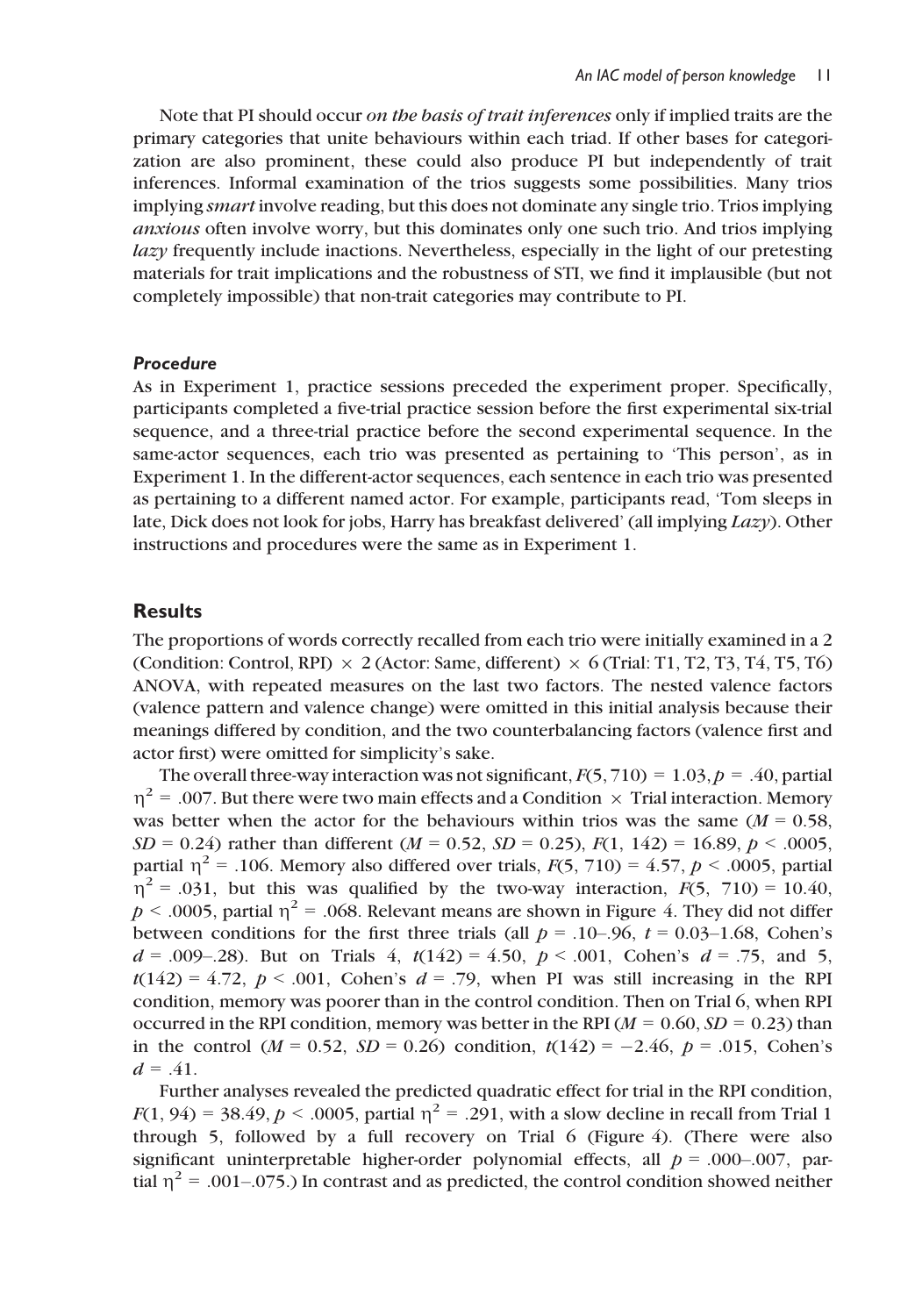

Figure 4. Mean recall as a function of trial for PI-release and control conditions in Experiment 2. PI, proactive interference.

a quadratic effect,  $F(1, 48) = 0.38$ ,  $p = .53$ , partial  $\eta^2 = .008$ , nor a linear effect,  $F(1, 48) = 0.72$ ,  $p = .39$ , partial  $\eta^2 = .015$  (but only uninterpretable higher-order polynomial effects,  $p = .000-.001$ , partial  $\eta^2 = .192-.294$ ).

Although the omnibus three-way interaction was not significant, our hypothesis – that PI and RPI would be weaker for different actors than the same actor – called for more focused analyses. For each of the first five trials, we compared recall in the control and RPI conditions, for same versus different actors. None of the interactions in these  $2 \times 2$ ANOVAs approached significance, all  $p = .15-.60$ ,  $F(1, 142) = 0.27-2.09$ , partial  $\eta^2$  = .002–.014. In addition, on the possibility that same versus different-actor conditions would differ most clearly on the first six trials – before participants encounter the other condition on the second six trials in this within-subjects factor – we analysed only the first six trials. The Condition  $\times$  Actor  $\times$  Trial interaction was far from significance,  $F(5)$ , 705) = 0.79,  $p = .54$ , partial  $\eta^2 = .006$ . None of the 2  $\times$  2 ANOVAs reached significance either, all  $p = .26-.99$ ,  $F(1, 144) = 0.00-1.26$ , partial  $\eta^2 = .000-.009$ . There was no support for our hypothesis.

In a secondary analysis bearing on valence change in the RPI condition, the nested valence factor (Valence Change: Yes vs. no) reflected whether or not the last PI-release trial involved a change in valence in addition to a change in the implied trait. Between subjects, the only significant effect was a main effect for which valence was first,  $F(1, 87) = 5.20$ ,  $p = .025$ , partial  $\eta^2 = .056$ . Memory was better when the negative trios were first ( $M = 0.568$ ,  $SD = 0.23$ ) rather than second ( $M = 0.510$ ,  $SD = 0.24$ ). Because negative behaviours are generally more diagnostic than positive ones (Skowronski & Carlston, 1989), this suggests that starting with negative behaviours prompted deeper processing and more implicit rehearsal. There was also a marginal Trials  $\times$  Valence Change interaction,  $F(5, 435) = 2.22$ ,  $p = .051$ , partial  $\eta^2 = .025$ . However, it reflected irregular memory over the first five trials, and, contrary to a valence hypothesis, not a greater RPI when the valence as well as the trait implications of the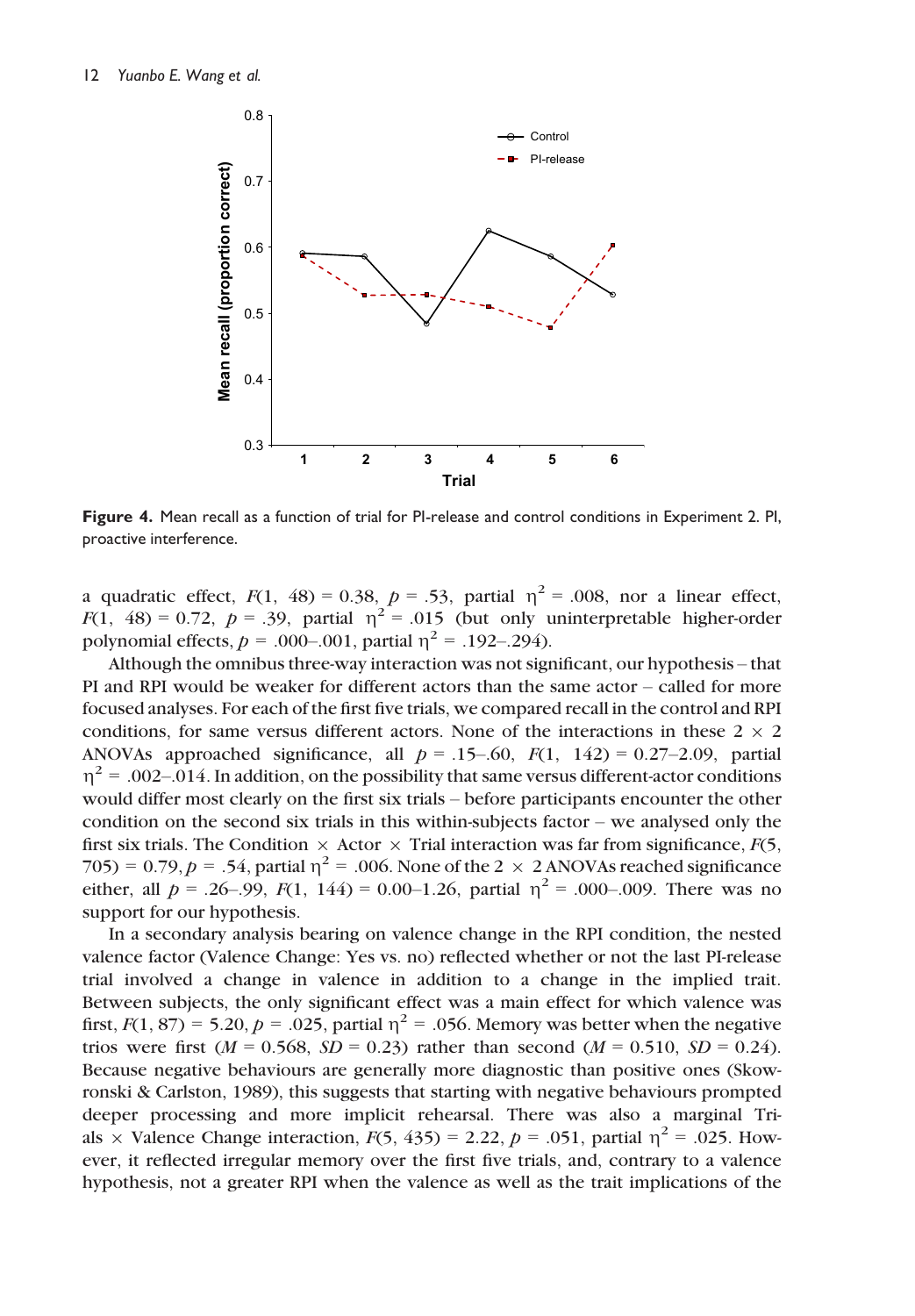behaviours changed on Trial 6. A 2 (Valence Change: Yes, no)  $\times$  2 (Trials: 1 through 5, 6) ANOVA showed no interaction,  $F(1, 93) = 0.35$ ,  $p = .55$ , partial  $\eta^2 = .004$ . There were no other interactions with valence change, all  $p = .17-.53$ ,  $F(1, 87) = 0.33-1.87$ , partial  $n^2 = .004 - .021$ .

Thus, the data replicated the results of Experiment 1, consistent with a build-up and release of PI in the RPI condition but not in the control condition. However, there was no evidence of any effect of specifying the same versus different actors in each trio of behaviours. In summary, Experiment 2 replicated the PI and RPI effects of Experiment 1. Furthermore, secondary analyses indicated that valence had no effect: RPI was not increased by a change in valence, beyond that produced by a change in trait implication.

# GENERAL DISCUSSION

Two experiments using different populations of subjects and materials showed that (1) PI occurs when behavioural descriptions implying the same trait are memorized, and (2) RPI occurs when behaviours implying a different trait are introduced. Consistent with prior research on PI and RPI (Baddeley, 2012; Jonides et al., 2008), this provides a novel demonstration that behaviours can be spontaneously categorized in terms of their trait implications. Because these STIs occurred without any mention of traits or personality, and they interfered with memory performance, these effects provide further evidence that STIs are unintentional and uncontrolled. The results are robust. Besides replicating in two studies, Experiment 2 showed that they are unaffected by whether the behaviours are performed by the same or different actors. It also showed that RPI is similar whether the implied trait on the last trial is of the same or opposite valence.

Just as important, these results suggest that multiple STIs may be organized categorically, and these results are consistent with an extended interactive and competition (IAC) model of person knowledge. This extension (Figure 1) includes knowledge of strangers, at the scenario level incorporating behavioural and trait information. As such, it suggests a framework for integrating the extensive STI literature with the IAC literature on recognition of familiar people's names and faces (e.g., McNeill & Burton, 2002) as well as classic work on the organization of person knowledge in free recall (e.g., Hamilton et al., 1989). Although the present studies only begin to test parts of this model, such an integration points to several directions for future research.

### The IAC model and person perception

The IAC model (Figure 1) provides a ready explanation for the PI and RPI effects demonstrated here with STIs, just as it has for previous demonstrations of PI and RPI with faces of familiar people (Darling & Valentine, 2005; Darling et al., 2010). It is striking that these two literatures – implicit social inferences (Uleman, Saribay, & Gonzalez, 2008), and the recognition of familiar faces – have developed with so little reference to each other. We hope this study will encourage the synthesis of these areas.

The fact that PI and RPI were not stronger when the behaviours in each trio referred to the same person rather than to different people merits further research with more distinctive and non-stranger PINs. In the IAC model, PINs are uniquely connected to various pools of information about familiar people, and pools of different sorts activate each other only through their connections with PINs. Our proposed extension of the IAC model assumes that this framework for storing information about familiar people is also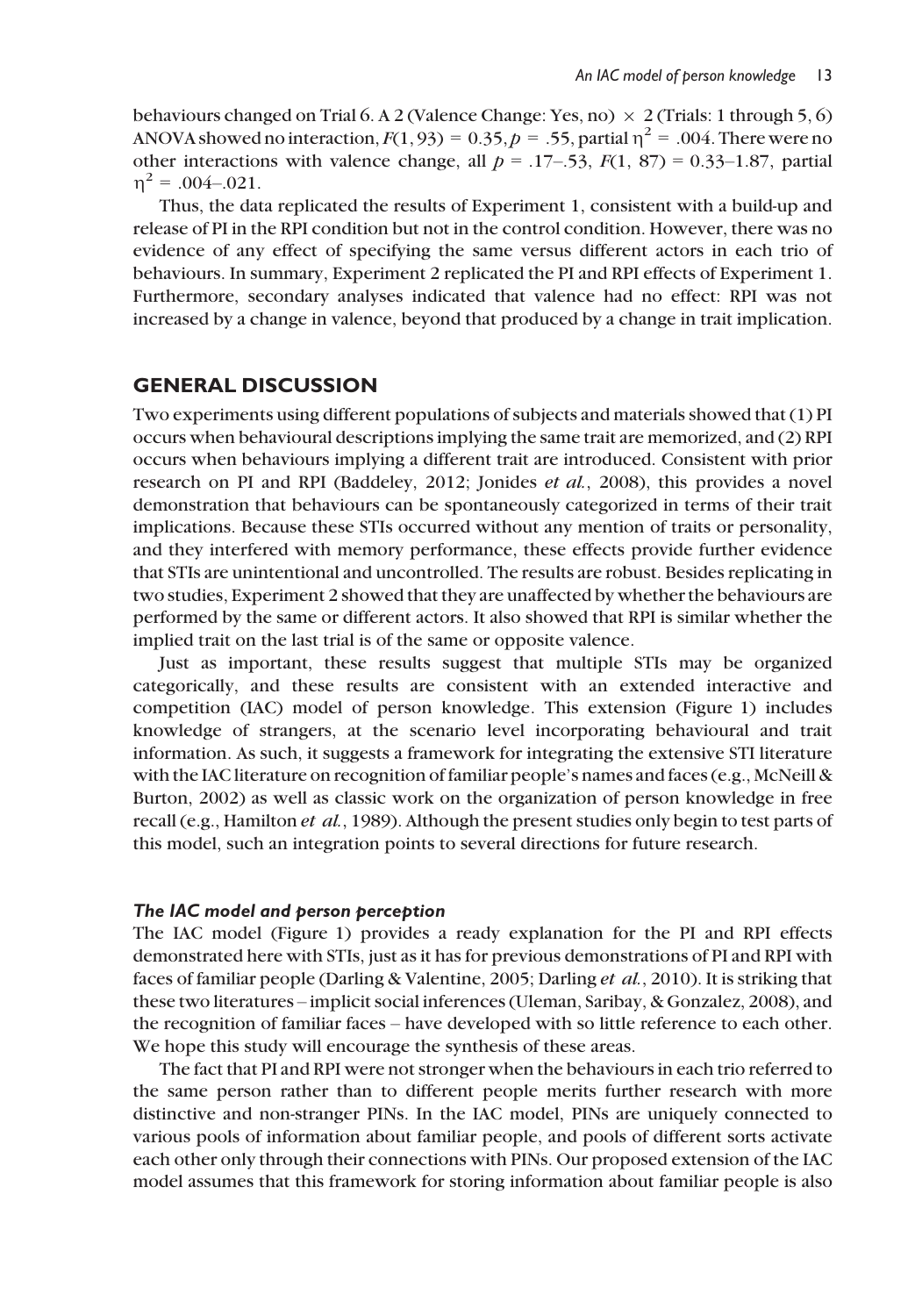used to accumulate information about novel people. But the two present studies were not designed to test this. We did learn that our manipulation of PINs in Experiment 2 ('Tom, Dick, and Harry' vs. 'this person') had no effect. Future research should use more vivid and differentiated instantiations of strangers, such as photographs with names. The extended model suggests that multiple vivid actors, each performing a trio of behaviours that imply the same trait, would produce less PI than the same single actor performing these behaviours, because the behaviours would be categorized by distinct actors rather than merely by their trait implications.

Finally, it must be noted that we have not implemented the full model computationally nor shown that this can be done, so we have not begun to tap its potential power. That goes well beyond the purposes of this initial demonstration of PI and RPI with STIs. But as our theories of person perception processes become more complex, computational models will become indispensible for seeing their implications. Even fairly simple models can have unexpected implications and provide new insights into familiar phenomena (e.g., Orghian, Garcia-Marques, Uleman, & Heinke, 2014).

# STIs in the Brown–Peterson paradigm: Spontaneous encoding of behavioural information

We have argued that PI occurs when materials are encoded into the same category and that switching to a new category releases such interference. In Experiment 2, we controlled similarity in behaviours' theme, sentence length, valence, and vividness. Therefore, it is unlikely that PI and RPI resulted from participants' encoding behavioural information into categories other than traits. Thus, the present experiments provide new evidence for the old idea that personality traits provide organizing structures when memorizing other people's behaviour (e.g., Hastie & Kumar, 1979). Moreover, they indicate that the process occurs at information encoding, as PI is sensitive only to materials categorized at encoding.

An alternative explanation is that people strategically make trait inferences in recall tasks. According to this explanation, participants intentionally categorize behavioural descriptions into personality traits and recall them accordingly (Wyer & Srull, 1989). However, in a PI paradigm, this memorization strategy would be difficult given the number of items and limited time for memorization. Moreover, intentional categorization only makes the recall task more difficult as PI builds up, and thus, it is unlikely to be an activity participants deliberately engage in.

A second possible memorization strategy rests on using actors' identities to organize information and as retrieval cues. In the different-actor condition (Experiment 2), actors' names might have served as retrieval cues to reactivate the link with behaviours. However, this explanation predicts relatively stable recall over trials for behaviours performed by different actors. This did not occur.

Finally, one might wonder what evidence there is that these hypothesized implicit trait inferences are spontaneous. We can only observe that (1) there was no explicit mention of traits or impression formation in the instructions and that (2) making the STIs worked against optimal performance. Participants would have performed better if they had been aware of making STIs and had stopped doing so. For example, focusing on isolated elements of the behaviour descriptions, and treating the descriptions as unrelated words both reduce STIs (Uleman & Moskowitz, 1994). Participants did none of this. So all the evidence suggests STIs. Future research should test this more directly.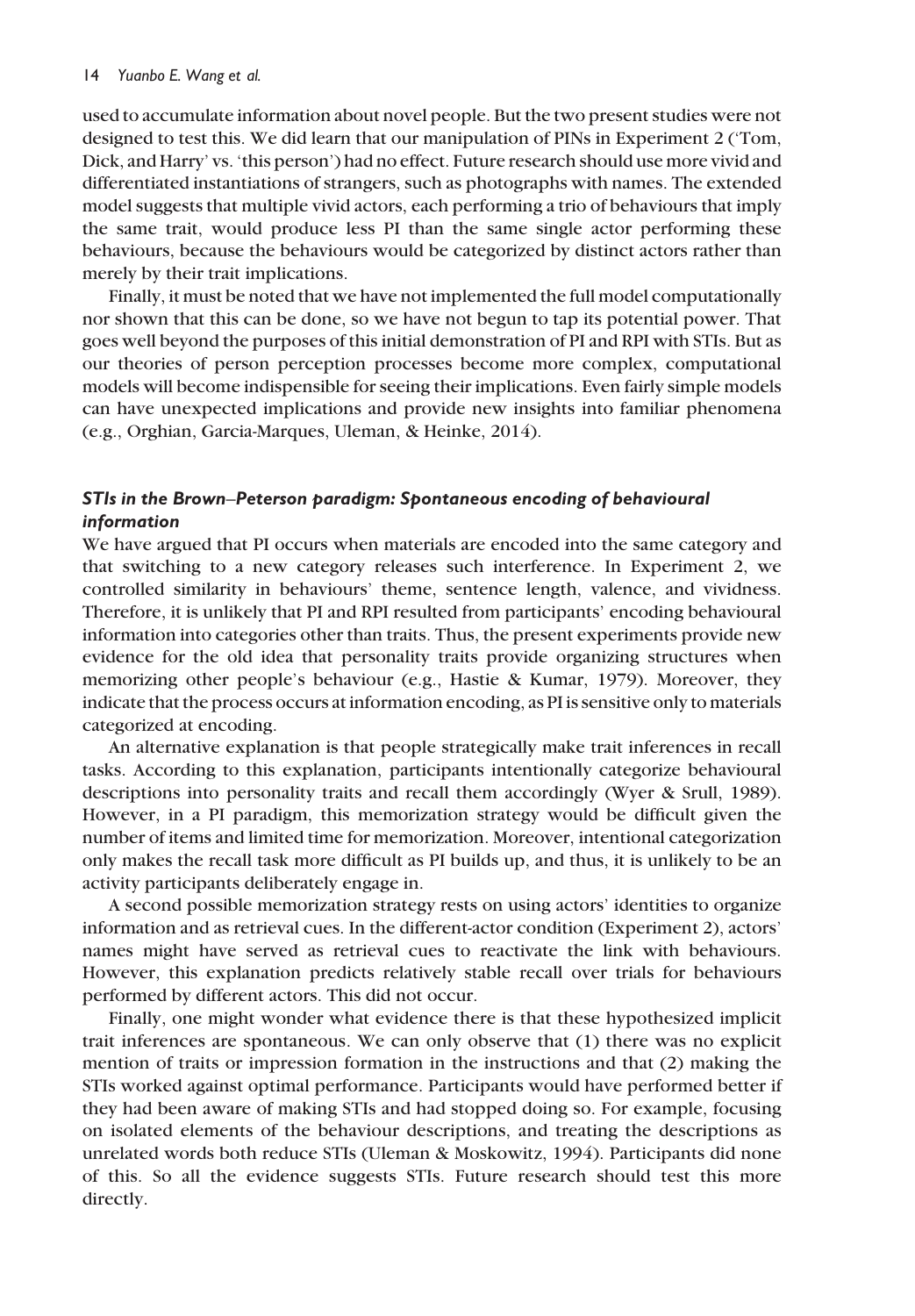### Future research directions

This research raises at least three fundamental questions about person perception and impression formation. All are old questions. But PI and RPI may provide new approaches, and our extended IAC model may have to be modified.

First, what are the factors that affect the centrality and importance of person identities in the organization of person information in memory? Experiment 2 provides a negative example: When identities are new (strangers) and relatively pallid, they are largely irrelevant. By contrast, the literature on recognition of familiar persons, from which we drew the IAC model, puts PINs at the centre of the model, largely on the basis of results from amodal semantic priming (e.g., Carson & Burton, 2001). An older literature on clustering of person information in free recall suggests person categories are important in the organization of information about strangers (Hamilton et al., 1980, 1989; Sedikides & Ostrom, 1988, 1990). Clearly, there are multiple factors. Sedikides and Ostrom (1988, p. 263) list 'the structure of the stimulus field...exposure frequency...subjects' goals or processing objectives...subjects' pre-existing knowledge...the schematicity or redundancy of social information...and the social referent', each with research references. So future research must be alert to boundary conditions for the model being tested, and open to different models for different classes of conditions.

Second, what other implicit categories might operate in organizing person knowledge, and might these PI and RPI methods be useful in identifying the implicit use of particular categories? The present studies demonstrate that trait categories can be important, even when they are not explicit. Darling and Valentine (2005) showed RPI effects based on occupational categories, whether or not the categories were made explicit. They noted that 'this methodology has the potential to be used to investigate knowledge related to potent social categories, such as race, age, or sex' (p. 1008). And there is a long history of research on the use of implicit stereotype categories in memory, beginning at least with Taylor and Fiske's (1978) work on solo effects on memory for who said what in group discussions.

Third, how might PI and RPI be used to study downstream effects of the activation of implicit categories? For example, if initial behaviour trios activated a trait or stereotype that was applicable to, but ambiguously implied by, subsequent trios, would PI increase more over subsequent trios than if the stereotype had not been activated? And would subsequent trios confirm initial impressions, making it stronger or more resistant to change, reminiscent of Ross, Lepper, and Hubbard's (1975) perseverance effect (cf. Anderson, 1983)?

We look forward to further research on testing and extending the IAC model, to the development of PI and RPI as research tools for the study of implicit impressions and categorization, and to the integration of this work with that on familiar facial recognition.

### Conclusion

Two experiments employed a classic memory paradigm to detect STIs. Reliable PI and RPI effects were found, showing that STIs occur online at encoding and that these trait categories can be used spontaneously to organize multiple pieces of such information. These effects are consistent with an extended version of the IAC model in which behaviours and personality trait categories (at the scenario level) play an important role in organizing person knowledge.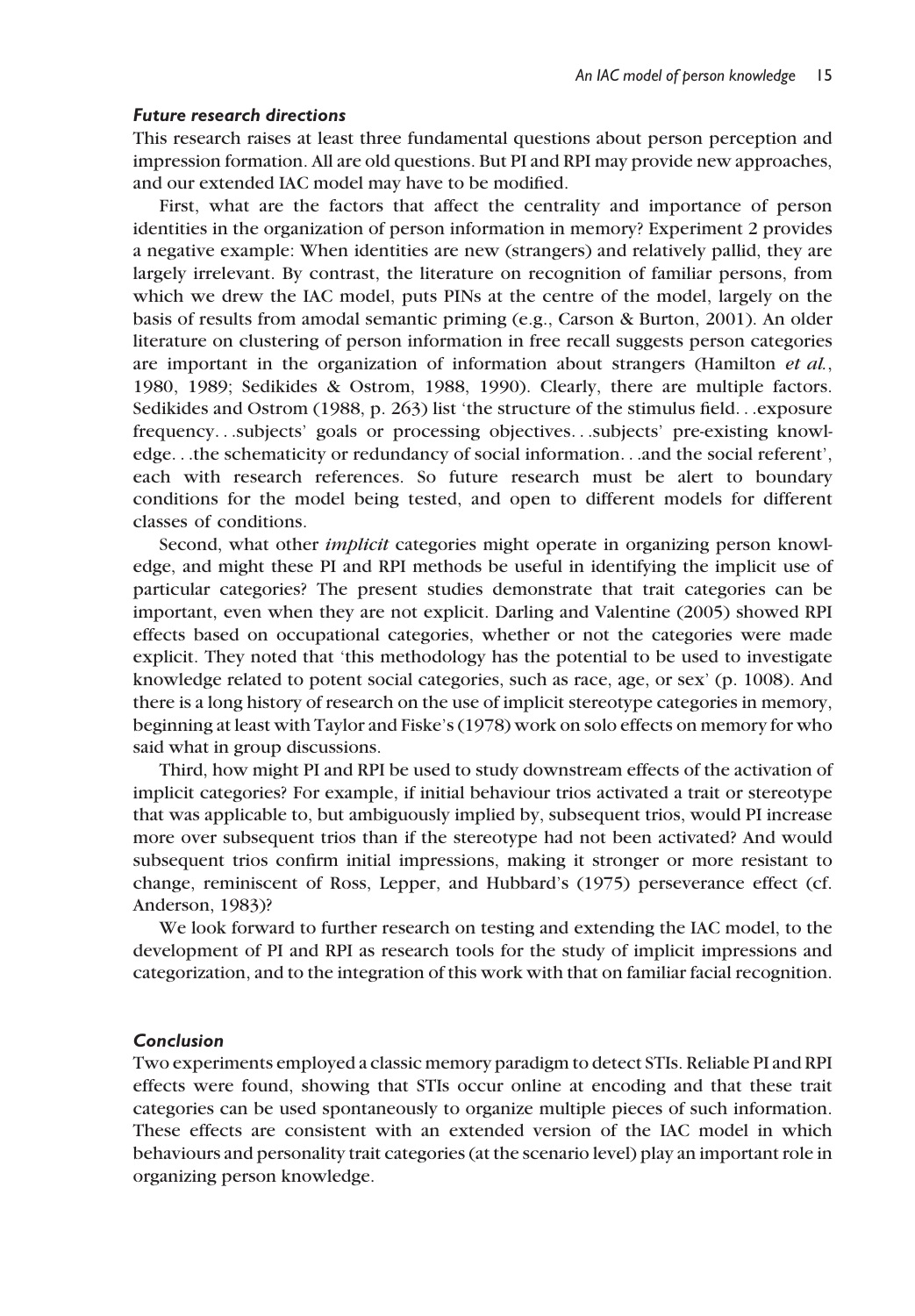# References

- Anderson, N. H. (1968). Likableness ratings of 555 personality-trait words. Journal of Personality and Social Psychology, 9, 272–279. doi[:10.1037/h0025907](http://dx.doi.org/10.1037/h0025907)
- Anderson, C. A. (1983). Abstract and concrete data in the perseverance of social theories: When weak data lead to unshakeable beliefs. Journal of Experimental Social Psychology, 19, 93-108. doi:[10.1016/0022-1031\(83\)90031-8](http://dx.doi.org/10.1016/0022-1031(83)90031-8)
- Baddeley, A. (2012). Working memory: Theories, models, and controversies. Annual Review of Psychology, 63, 1–29. doi:[10.1146/annurev-psych-120710-100422](http://dx.doi.org/10.1146/annurev-psych-120710-100422)
- Brown, J. (1958). Some tests of the decay theory of immediate memory. Quarterly Journal of Experimental Psychology, 10, 12–21. doi:[10.1080/17470215808416249](http://dx.doi.org/10.1080/17470215808416249)
- Burton, A. M., Bruce, V., & Hancock, P. J. B. (1999). From pixels to people: A model of familiar face recognition. Cognitive Science, 23, 1–31. doi:[10.1016/S0364-0213\(99\)80050-0](http://dx.doi.org/10.1016/S0364-0213(99)80050-0)
- Burton, A. M., Bruce, V., & Johnston, R. A. (1990). Understanding face recognition with an interactive activation model. British Journal of Psychology, 81, 361–380. doi[:10.1111/j.2044-](http://dx.doi.org/10.1111/j.2044-8295.1990.tb02367.x) [8295.1990.tb02367.x](http://dx.doi.org/10.1111/j.2044-8295.1990.tb02367.x)
- Carlston, D. E., & Mae, L. (2007). Posing with the flag: Trait-specific effects of symbols on person perception. Journal of Experimental Social Psychology, 43, 241–248. doi:[10.1016/](http://dx.doi.org/10.1016/j.jesp.2006.01.005) [j.jesp.2006.01.005](http://dx.doi.org/10.1016/j.jesp.2006.01.005)
- Carson, D. R., & Burton, A. M. (2001). Semantic priming of person recognition: Categorical priming may be a weaker form of the associative priming effect. Quarterly Journal of Experimental Psychology, 54A, 1155–1179. doi[:10.1080/02724980143000091](http://dx.doi.org/10.1080/02724980143000091)
- Darling, S., Martin, D., & Macrae, N. (2010). Categorical proactive interference effects occur for faces. European Journal of Cognitive Psychology, 22, 1001–1009. doi:[10.1080/](http://dx.doi.org/10.1080/09541440903162456) [09541440903162456](http://dx.doi.org/10.1080/09541440903162456)
- Darling, S., & Valentine, T. (2005). The categorical structure of semantic memory for people: A new approach using release from proactive interference. Cognition, 96, 35–65. doi:[10.1016/](http://dx.doi.org/10.1016/j.cognition.2004.03.007) [j.cognition.2004.03.007](http://dx.doi.org/10.1016/j.cognition.2004.03.007)
- Ferraro, F. R., & King, B. (2004). Release from proactive interference with positive and negative words. The Psychological Record, 54, 199–206.
- Hamilton, D. L., Driscoll, D. M., & Worth, L. T. (1989). Cognitive organization of impressions: Effects of incongruency in complex representations.Journal of Personality and Social Psychology, 57, 925–939. doi[:10.1037/0022-3514.57.6.925](http://dx.doi.org/10.1037/0022-3514.57.6.925)
- Hamilton, D. L., Katz, L. B., & Leirer, V. O. (1980). Organizational processes in impression formation. In R. Hastie, T. M. Ostrom, E. E. Ebbesen, R. S. Wyer Jr, D. L. Hamilton & D. E. Carlston (Eds.), Person memory: The cognitive basis of social perception (pp. 121–153). Hillsdale, NJ: Erlbaum.
- Hastie, R., & Kumar, P. A. (1979). Person memory: Personality traits as organizing principles in memory for behaviors. Journal of Personality and Social Psychology, 37(1), 25–38. doi:[10.1037/0022-3514.37.1.25](http://dx.doi.org/10.1037/0022-3514.37.1.25)
- Hoffman, C., Mischel, W., & Mazze, K. (1981). The role of purpose in the organization of information about behavior: Trait-based versus goal-based categories in person cognition. Journal of Personality and Social Psychology, 40, 211–225. doi:[10.1037/0022-3514.40.2.211](http://dx.doi.org/10.1037/0022-3514.40.2.211)
- Jonides, J., Lewis, R. L., Nee, D. E., Lustig, C. A., Berman, M. G., & Moore, K. S. (2008). The mind and brain of short-term memory. Annual Review of Psychology, 59, 193–224. doi:[10.1146/](http://dx.doi.org/10.1146/annurev.psych.59.103006.093615) [annurev.psych.59.103006.093615](http://dx.doi.org/10.1146/annurev.psych.59.103006.093615)
- Keppel, G., & Underwood, B. J. (1962). Proactive inhibition in short-term retention of single items. Journal of Verbal Learning and Verbal Behavior, 1, 153–161. doi:[10.1016/S0022-5371\(62\)](http://dx.doi.org/10.1016/S0022-5371(62)80023-1) [80023-1](http://dx.doi.org/10.1016/S0022-5371(62)80023-1)
- McCarthy, R. J., & Skowronski, J. J. (2011). The interplay of controlled and automatic processing in the expression of spontaneously inferred traits: A PDP analysis. Journal of Personality and Social Psychology, 100, 229–240. doi:[10.1037/a0021991](http://dx.doi.org/10.1037/a0021991)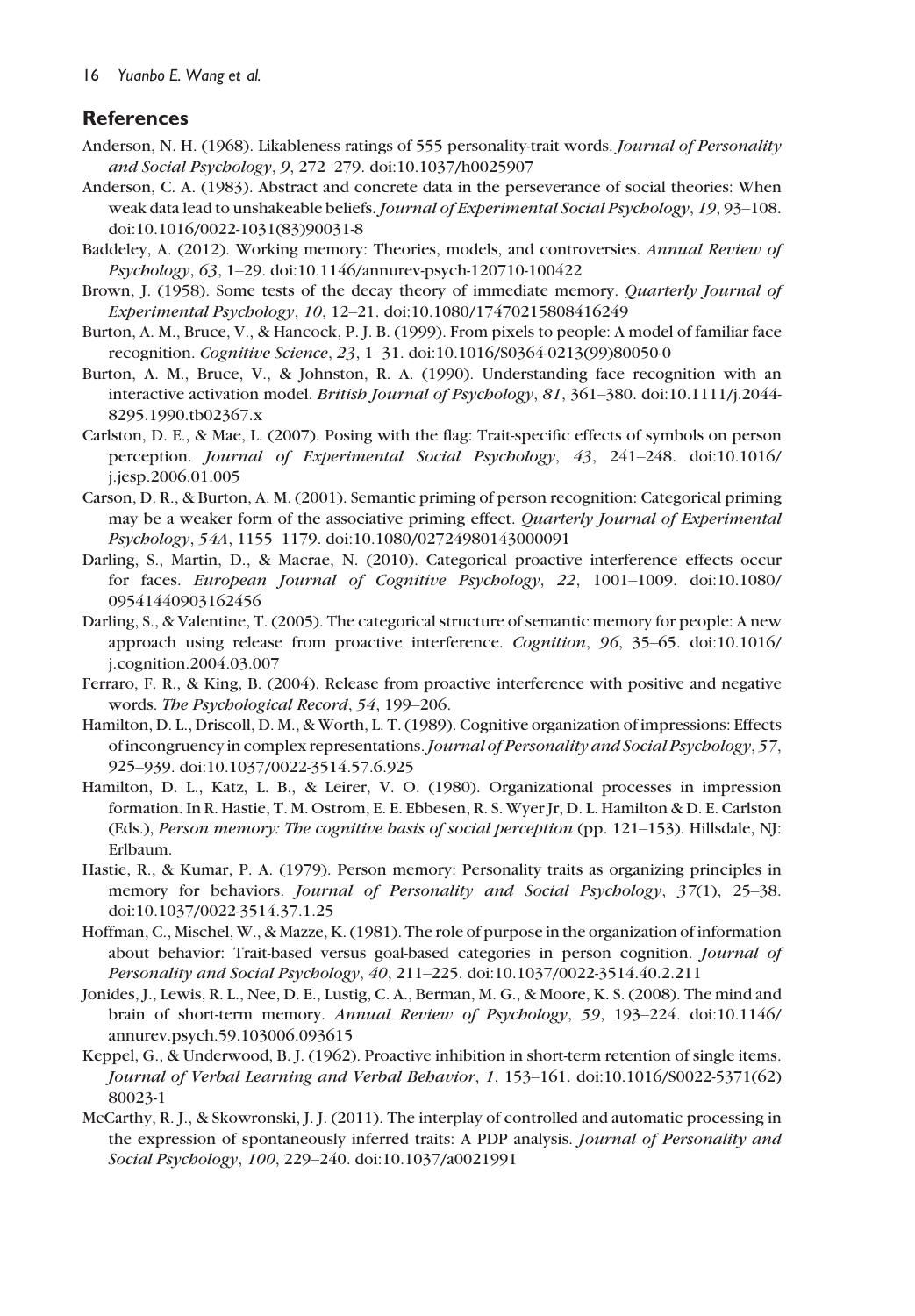- McNeill, A., & Burton, A. M. (2002). The locus of semantic priming effects in person recognition. The Quarterly Journal of Experimental Psychology, 55A, 1141–1156. doi:[10.1080/](http://dx.doi.org/10.1080/02724980244000189) [02724980244000189](http://dx.doi.org/10.1080/02724980244000189)
- Newman, L. S. (1991). Why are traits inferred spontaneously? A developmental approach. Social Cognition, 9, 221–253. doi:[10.1521/soco.1991.9.3.221](http://dx.doi.org/10.1521/soco.1991.9.3.221)
- Orghian, D., Garcia-Marques, L., Uleman, J. S., & Heinke, D. (2014). A connectionist model of spontaneous trait inference and spontaneous trait transference. Manuscript submitted for publication.
- Ostrom, T. M., Pryor, J. B., & Simpson, D. D. (1981). The organization of social information. In E. T. Higgins, C. P. Herman & M. P. Zanna (Eds.), Social cognition: The Ontario symposium (Vol. 1, pp. 3–38). Hillsdale, NJ: Erlbaum.
- Park, B. (1989). Trait attributes as on-line organizers in person perception. In J. N. Bassili (Ed.), On-line cognition in person perception (pp. 39–60). Hillsdale, NJ: Erlbaum.
- Peterson, L. R., & Peterson, M. J. (1959). Short-term retention of individual verbal items. Journal of Experimental Psychology, 58, 193–198. doi[:10.1037/h0049234](http://dx.doi.org/10.1037/h0049234)
- Read, S. J., & Miller, L. C. (1998). On the dynamic construction of meaning: An interactive activation and competition model of social perception. In S. J. Read & L. C. Miller (Eds.), Connectionist models of social reasoning and social behavior (pp. 27–68). Mahwah, NJ: Erlbaum.
- Ross, L., Lepper, M. R., & Hubbard, M. (1975). Perseverance in self-perception and social perception: Biased attribution processes in the debriefing paradigm. Journal of Personality and Social Psychology, 32, 880–892. doi:[10.1037/0022-3514.32.5.880](http://dx.doi.org/10.1037/0022-3514.32.5.880)
- Rydell, R. J., McConnell, A. R., Mackie, D. M., & Strain, L. M. (2006). Of two minds: Forming and changing valence-inconsistent implicit and explicit attitudes. Psychological Science, 17, 954– 958. doi:[10.1111/j.1467-9280.2006.01811.x](http://dx.doi.org/10.1111/j.1467-9280.2006.01811.x)
- Sedikides, C., & Ostrom, T. M. (1988). Are person categories used when organizing information about unfamiliar sets of persons? Social Cognition, 6, 252–267. doi[:10.1521/soco.1988.6.3.252](http://dx.doi.org/10.1521/soco.1988.6.3.252)
- Sedikides, C., & Ostrom, T. M. (1990). Persons as privileged categories: A rejoinder to Mullen and Copper. Social Cognition, 8, 229–240. doi[:10.1521/soco.1990.8.2.229](http://dx.doi.org/10.1521/soco.1990.8.2.229)
- Skowronski, J. J., & Carlston, D. E. (1989). Negativity and extremity biases in impression formation: A review of explanations. Psychological Bulletin, 105, 131–142. doi:[10.1037/0033-2909.105.1.131](http://dx.doi.org/10.1037/0033-2909.105.1.131)
- Smith, E. R. (1998). Mental representation and memory. In D. T. Gilbert, S. T. Fiske & G. Lindzey (Eds.), The handbook of social psychology (Vol. 1, 4th ed., pp. 391–445). Boston, MA: McGraw-Hill.
- Taylor, S. E., & Fiske, S. T. (1978). Salience, attention, and attribution: Top of the head phenomena. In L. Berkowitz (Ed.), Advances in experimental social psychology (Vol. 11, pp. 249–288). New York, NY: Academic Press.
- Todorov, A., & Uleman, J. S. (2002). The efficiency of binding spontaneous trait inferences to actors' faces. Journal of Personality and Experimental Psychology, 39, 549–562. doi:[10.1016/S0022-](http://dx.doi.org/10.1016/S0022-1031(03)00059-3) [1031\(03\)00059-3](http://dx.doi.org/10.1016/S0022-1031(03)00059-3)
- Todorov, A., & Uleman, J. S. (2004). The person reference process in spontaneous trait inferences. Journal of Personality and Social Psychology, 87, 482–493. doi[:10.1037/0022-3514.87.4.482](http://dx.doi.org/10.1037/0022-3514.87.4.482)
- Uleman, J. S., Hon, A., Roman, R. J., & Moskowitz, G. B. (1996). On-line evidence for spontaneous trait inferences at encoding. Personality and Social Psychology Bulletin, 22, 377–394. doi:[10.1177/0146167296224005](http://dx.doi.org/10.1177/0146167296224005)
- Uleman, J. S., & Moskowitz, G. B. (1994). Unintended effects of goals on unintended inferences. Journal of Personality and Social Psychology, 66, 490–501. doi[:10.1037/0022-3514.66.3.490](http://dx.doi.org/10.1037/0022-3514.66.3.490)
- Uleman, J. S., Rim, S., Saribay, A., & Kressel, L. M. (2012). Controversies, questions, and prospects for spontaneous trait inferences. Social and Personality Psychology Compass, 6/9, 657-673. doi:[10.1111/j.1751-9004.2012.00452.x](http://dx.doi.org/10.1111/j.1751-9004.2012.00452.x)
- Uleman, J. S., Saribay, S. A., & Gonzalez, C. (2008). Spontaneous inferences, implicit impressions, and implicit theories. Annual Review of Psychology, 59, 329–360. doi:[10.1146/](http://dx.doi.org/10.1146/annurev.psych.59.103006.093707) [annurev.psych.59.103006.093707](http://dx.doi.org/10.1146/annurev.psych.59.103006.093707)
- Underwood, B. J. (1969). Attributes of memory. Psychological Review, 76, 559–573. doi:[10.1037/](http://dx.doi.org/10.1037/h0028143) [h0028143](http://dx.doi.org/10.1037/h0028143)